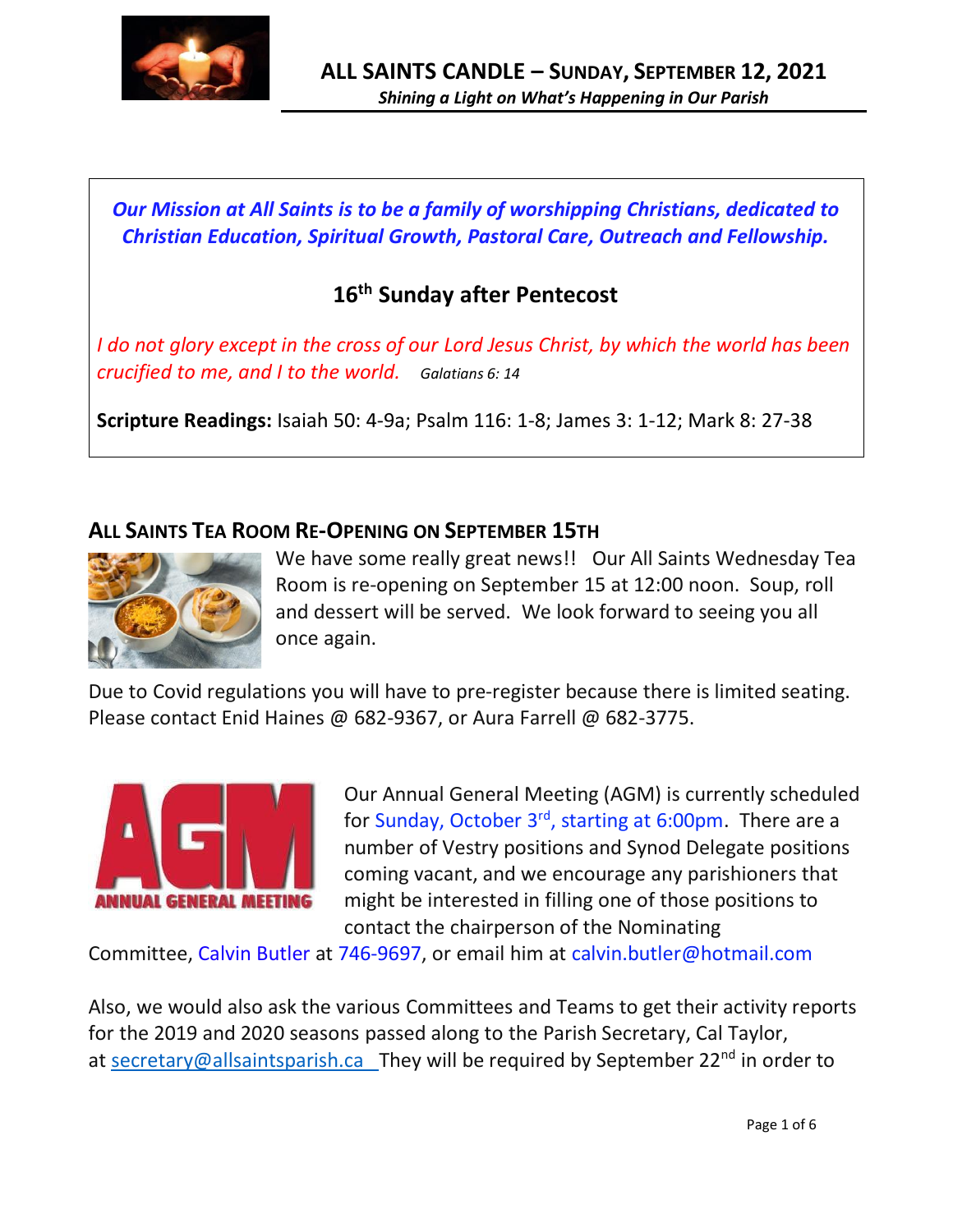prepare the AGM document for distribution. If you have any questions or concerns, please feel free to reach out to any of the existing Vestry Members.

While pre-registering is not required, we still must record our contact tracing list of names and telephone numbers, so we still encourage you to pre-register online by [clicking here,](http://allsaintsparish.ca/covid-pre-registration-form_1) or by calling the office at 834-4501. We ask that you please pass this along to family and friends, because it is important that we notify as many who may be interested as possible. Please keep checking back to this website for updates.

## **ALL SAINTS CBS IS NOW LIVE-STREAMING OUR SUNDAY 10:00AM EUCHARIST**

Every Sunday morning at 10:00am, All Saints Anglican Parish CBS will be live streaming our Holy Eucharist service on [FaceBook,](https://www.facebook.com/AllSaintsAnglicanChurchCBS) and it will later be archived on [YouTube](https://www.youtube.com/results?search_query=all+saints+anglican+parish+cbs) as well. Please understand that as we are becoming familiar with this new technology we may have a few bumps along the way, and we ask for your patience and feedback in this regard.

While we are only currently live-steaming on Facebook, in the very near future we hope to simultaneously live-stream on both [FaceBook](https://www.facebook.com/AllSaintsAnglicanChurchCBS) and [YouTube.](https://www.youtube.com/results?search_query=all+saints+anglican+parish+cbs) We will continue to archive for future viewing at your leisure. We welcome your comments and suggestions via email at [communications@allsaintsparish.ca](mailto:communications@allsaintsparish.ca)

## **REVISED DIOCESAN GUIDELINES FOR WORSHIP AND GATHERING**

**"The old has passed away; behold, the new has come"** (2 Corinthians 5.17 NIV)

The Provincial Government continues to lift long-term public health measures surrounding the COVID- 19 pandemic, which effectively means our MMOB guidance document has run its course, and therefore effective August 10, 2021 we will be using our new guidelines document titled, *[The New Has Come](https://anglicanenl.net/home/wp-content/uploads/2021/08/The-New-Has-Come-August-10-2021.pdf?fbclid=IwAR2_9nhbxB2LEc3XOqAP_nvoRu4G5Mt6NWIYwOEYNI0OtUl0atv2QwCfCY0)*. This new guidance has been devised based upon consultation and direction from Public Health, and is subject to change as further restrictions are eased or reinstated.

Some highlights of "*[The New Has Come](https://anglicanenl.net/home/wp-content/uploads/2021/08/The-New-Has-Come-August-10-2021.pdf?fbclid=IwAR2_9nhbxB2LEc3XOqAP_nvoRu4G5Mt6NWIYwOEYNI0OtUl0atv2QwCfCY0)*" guidelines:

- Indoor public worship and faith-based activities are limited to 500 people, providing physical distancing can be achieved
- Pre-registration, while not mandatory, is still recommended, however, maintaining a contact tracing list is mandatory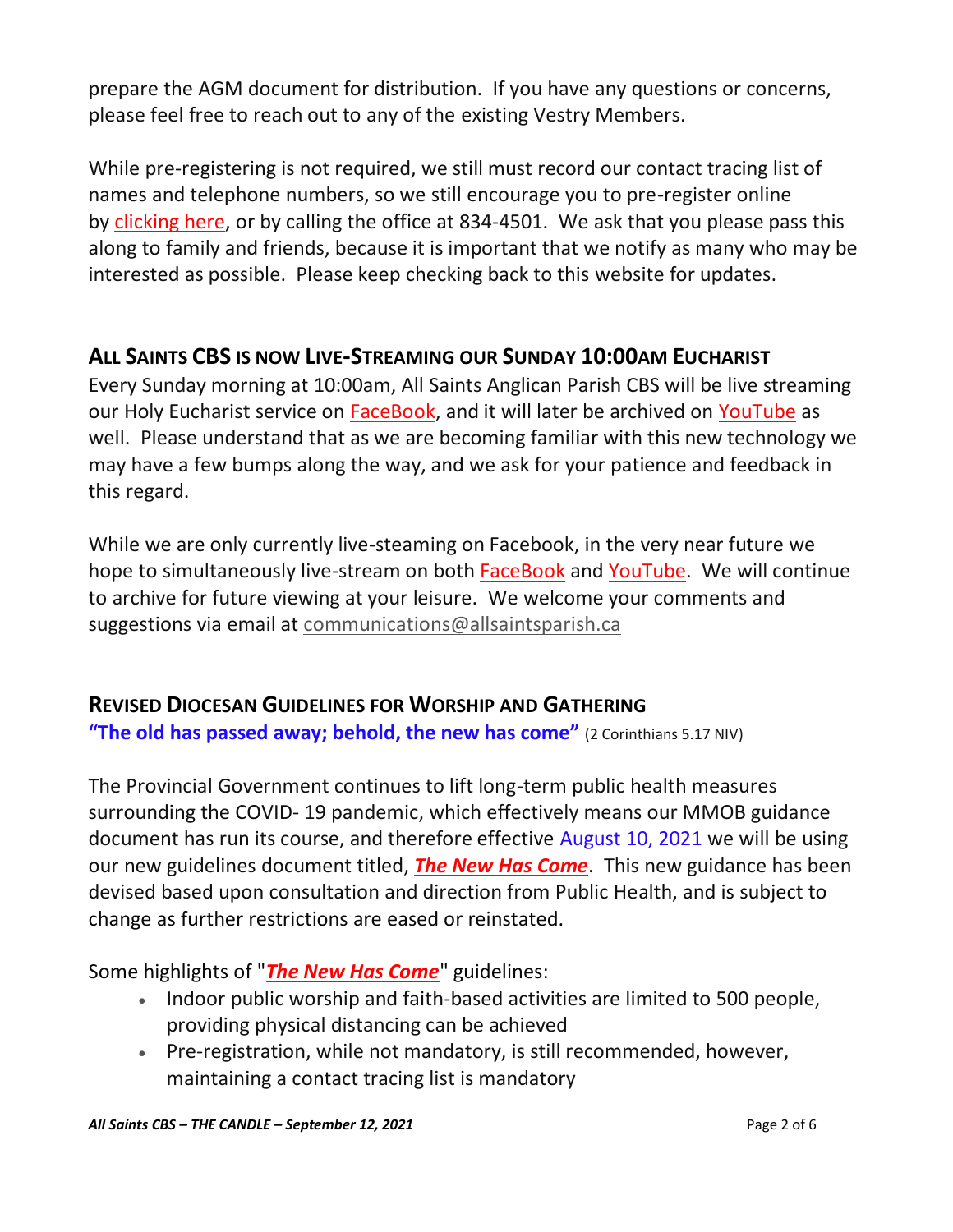- Face masks, while not mandatory, are still recommended
- Each bubble must have their own entry/exit point
- Physical contact between people is still not permitted this would include handshaking, hugging, sharing the peace, and passing the collection plate
- Congregational and group singing permitted (maximum 30 minutes within a 60-minute service), and while not mandatory, masks are recommended
- Faith formation gatherings of children are permitted, and should follow NL Gov "After School Programs" guidelines
- Common use items such as prayer books and hymnals, etc is permitted if set aside 24 hours between uses
- Consecutive multiple gatherings must allow time between them to avoid contact between those exiting and those entering, and for disinfecting
- Home visitation is permitted, as well as acute care, long term care, and personal care homes
- Food or drink provided at Church organized social gatherings must be individually served by designated servers who are wearing masks
- Parish run social gatherings are permitted, while following specific guidelines
- Indoor use of Church properties for private rentals is permitted, however, they must provide a contact tracing list, and must sign a designated policy statement



**DO WE HAVE YOUR EMAIL ADDRESS?** - Now, more than ever, email is becoming one of the safest and quickest ways for our Parish to keep you informed. If we do not already have you email address on file, and you are not regularly receiving our bulletins and information updates, we would love for your to provide it to us. Please email it to

[communications@allsaintsparish.ca,](mailto:communications@allsaintsparish.ca?subject=eMail%20Address%20Update) or simply [click here](http://allsaintsparish.ca/email_updates) to complete our online email registration form.

## **BISHOP SAM ROSE ON MEDICAL LEAVE**

Archdeacon Charlene Taylor announced that effective September 01, Bishop Sam Rose will be on a medical leave of absence, and that she has been appointed to act as the Diocesan Administrator. See the text of the letter below:

September 1, 2021

Dear Diocesan Family;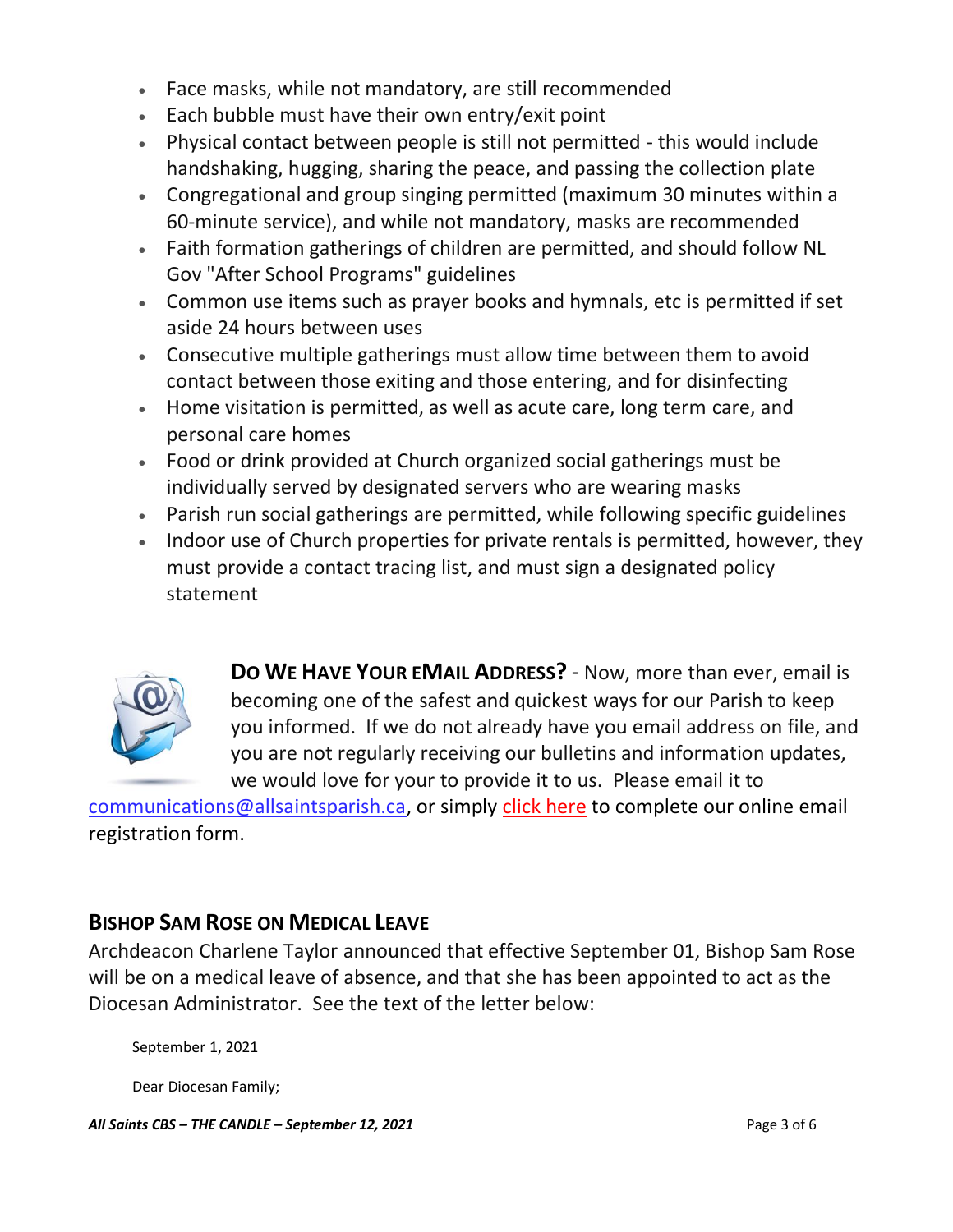I pray this letter finds you and those you love well. I am writing today to share some news with you about someone we all love, our beloved Bishop Sam.

After consultation with his physician and family, he will be taking a medical leave of absence to address ongoing mental health issues that he has been dealing with for the past number of months. This medical leave will take effect immediately.

In Bishop Sam's absence, and with the approval of the Metropolitan for the Ecclesiastical Province of Canada, Archbishop David Edwards, I have been appointed to act as the Diocesan Administrator.

I ask for your prayerful support for Bishop Sam and his family as they travel with him on the path of wholeness and healing. I also ask that you respect his privacy and give him the time and space he needs to be restored to health.

#### A Prayer for Bishop Sam,

*May you be wrapped up in God's love. Found deep in his everlasting wings. Carried and kept, safe and cherished. May the healing power of Christ breathe across your being now. Amen* 

Blessings, The Venerable Charlene Taylor Diocesan Administrator

#### **SPONSORING 'THE CANDLE'** - We would like to remind

Parishioners and Friends that you may sponsor our weekly bulletin, **'***THE CANDLE***'**, and have it dedicated in memory of a loved one. Your personal tribute will be prominently posted on the Bible graphic located at the top of the front

page, and your kind donation of \$25 would be greatly appreciated. Additionally, you can honor a loved one by posting your favourite picture, along with a memorial verse, and your kind donation of \$50 for this full-page tribute is greatly appreciated. A paper copy of '*THE CANDLE*' is distributed at all Sunday services, and a digital copy is permanently archived on our Parish website at [allsaintsparish.ca](http://allsaintsparish.ca/thecandle.html)

**2021 CHURCH OFFERTORY ENVELOPES** – We would like to remind you that if you have not yet picked up your 2021 offertory envelopes, they are being held at the Parish Office for pick up. We encourage you to continue to use our secure mail drop-slot, which is located at the top of the stairs, just to the left of the main entrance of our Parish Hall.





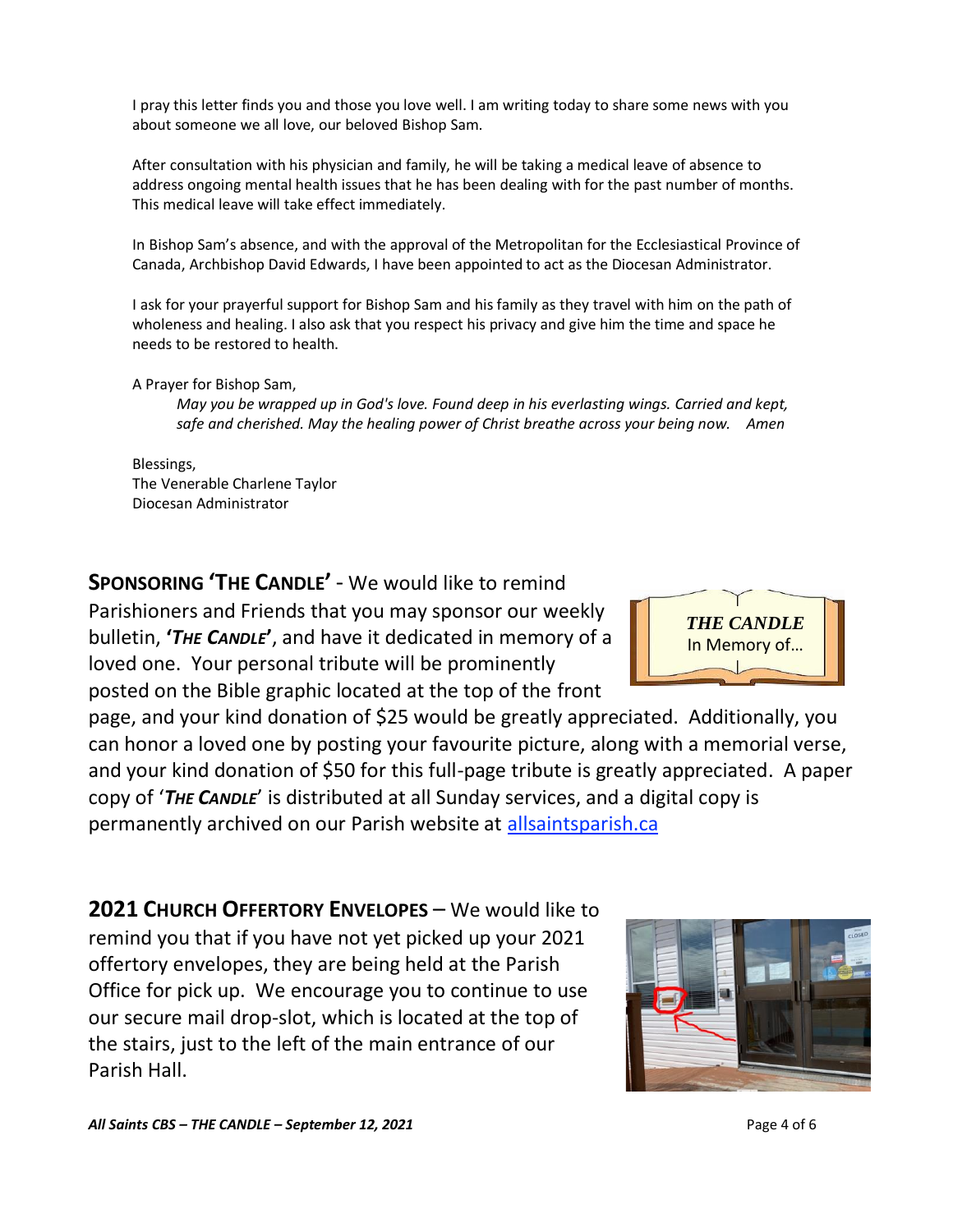You may also e-Transfer your offering via Interac simply by emailing it to [donations@allsaintsparish.ca.](mailto:donations@allsaintsparish.ca) And of course, we always encourage you to consider signing up for our eGivings program which automatically deposits your offering at whatever interval you choose and are comfortable with. Simply [click here](http://allsaintsparish.ca/egiving-online-information-form) to register, or go to our website and follow the eGiving notes. If you have [any](https://wfsites-to.websitecreatorprotool.com/870a5dd5.com/Admin/%7BSK_NODEID__22939341__SK%7D) questions, please email your Finance Team at [finance@allsaintsparish.ca,](mailto:finance@allsaintsparish.ca) or call our Office at 834-4501.



**KIDS CORNER** is our resource area for a variety of Christian Youth Education activities. If you would like to be a part of this exciting Ministry, please let us know by clicking [here.](http://allsaintsparish.ca/index.html#comments)

As you may be aware, our Kid's BBQ and Campfire was a great success last month, and we plan on having something similar again

early this fall. Please stay tuned.

**QUILTS AND FLOWERS FESTIVAL AT THE CATHEDRAL -** Friday October 1st, 1-8 pm & Saturday October  $2^{nd}$ , 10-4 pm. Come and enjoy the stunning Cathedral space filled with the beauty of floral arrangements, quilts and music offerings. There will be stories about the quilts to read and a lovely children's floral competition with prizes for all children. Children (to age 12) are invited to bring along a floral arrangement in a rubber boot or a teapot – delivered to the Cathedral between 6 and 8 pm on Thursday September 30<sup>th</sup>. We have some donated rubber boots for anyone who would like them too! If you have a quilt to display, please see the website to complete the registration form and a brief story about your quilt: [www.quiltsandflowersfestival.com](http://www.quiltsandflowersfestival.com/)

ADMISSION: \$5 at the door, Families \$20 max. (accompanied children under 12 free). PARKING: Around the Cathedral streets and in the parking lot (free) on Friday evening and Saturday.